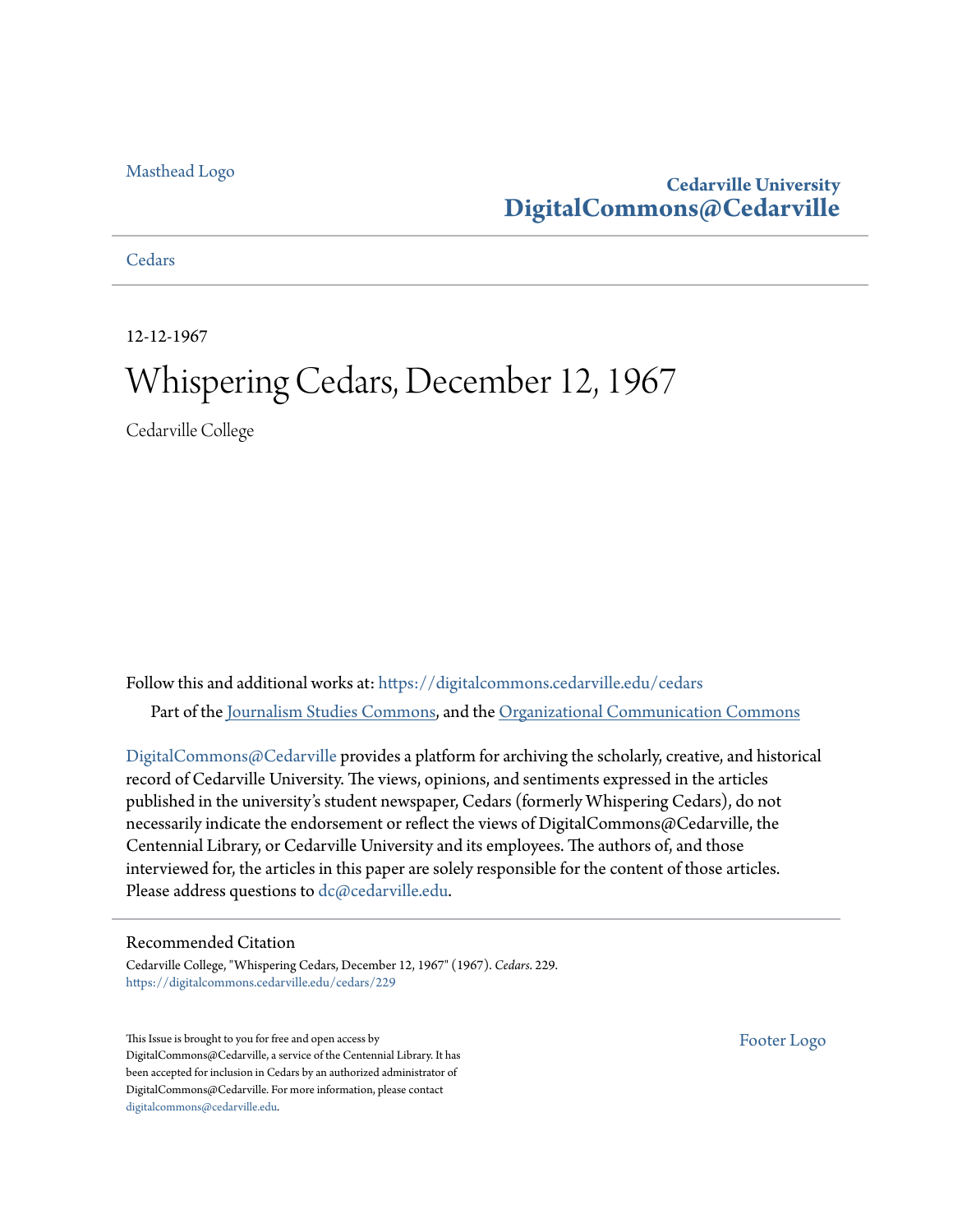# S WHISPERING CEDARS

Volume 18, Number 5 Cedarville College, Cedarville, Ohio December 12, 1967



1. The books are all here

### By GAIL SEARS

The theft of six microscopes produced dismay among the Science Department. Taken sometime between November 10-24, the microscopes were valued at \$240 apiece.

All fifteen of the depart ment's scopes were stored on a shelf in the locked basement of the Science Building.

A search through the men's dormitories checking suitcases and boxes was unfruitful. The scopes, made up of several different parts according to the specifications of our Science Department, had no traceable serial numbers.

The microscopes could be sold by the thief to pawn shops, to other schools, or to out-of-state dealer who handle this type of merchandise. It is estimated that each of the six microscopes could be sold for \$150 apiece, leaving a profit of \$900.

The fifteen scopes, used by such upper division science courses as zoology, botany, and bacteriology, were worth \$3000. A Women's Missionary Society in Indiana donated \$1500 for the microscopes. The Science Department sup plied the remainder of the money. Six of these fifteen valuable microscopes were taken entailing a loss of \$1,- 440.

# **Cedar Day Tradition Re-Instituted By Alpha Chi**  Cou*ntdown for Exams* | Microscopis Missing By EDITH PHILLIPS

# Trustees Plan Future

By PATTI FRANCE

The appointment of new faculty members, the prepara-<br>tion of the 1968-69 school<br>budget, and the planning for future campus construction are illustrative of the resolute matters to be considered and discussed at the approaching meeting of the college trustees. The business session will be held Saturday, January 13, 1968, inthe faculty preparation room of the library and will precede a delicious luncheon.

An all school picnic centered around the county fair motif is included in the activities. The various campus organizations and c 1 a s s e s are invited to operate booths and displays at the "fair."

The men of Alpha Chi are going to revive the tradition of Cedar Day, a custom that was celebrated when Cedarville College was a Presby-<br>terian school. This old tradition is centered around the planting of a cedar tree somewhere on campus every year in late spring. This year's Cedar Day will be May 11.

Although plans are still in the tentative stage, several basic ingredients have been determined, according to J. Murray Murdoch, Alpha Chi advisor. The group definitely plans to involve the community as well as the campus, and so several hundred seedling cedar trees will be given quests "in an attempt to put<br>the 'cedars' back into Cedarville."

The Alpha Chi men will also elect a Junior girl each year to be the Alpha Chi Sweetheart. Part of her role will be reigning over Cedar Day as Cedar Queen.



2. Every spare minute counts

Although the scopes are covered by insurance, the replacements will take a month to six weeks. The police and sheriff were notified immediately of the theft.

> As the governing board of Cedarville College, the trustees are endowed with the responsibilities of formulating school policy and of taking action on school business. Their weighty meetings play a vital role in the development and growth of Cedarville and are basic to the well-being of the school.



# Gamma Chi Pi Sig Have Pizza Party

A highlight of the Christmas sea son for Gamma Chi and Pi Sigma Nu members w i 11 be the party on Dec. 11, spon sored by Gamma Chi. After attending the Sophomore All School Party, the members will move upstairs in the Student Center where final prep arations will be made for distribution of food baskets to needy families of the community. This year, Gamma Chi has invited Pi Sigma Nu to join with them in this, their traditional Christmas service project. A pizza party will complete the evening of holiday festivities.

### 30th Anniversary Reaches Churches By JANET PHENIX

Cedarville College's 80th Anniversary campaign is currently in action for raising funds andpromotingpub-1 ic relations. The area from Illinois east to the coast has been divided into twenty-four zones with a chairman in charge of each zone.

On October 9, the chairmen met in Cedarville for a kickoff banquet which marked the start of the campaign in the churches. Since then President Jeremiah and Lee Turner have traveled 6,000 miles. meeting with each of the chairmen and their committees to explain the 80th Anniversary Program.

Given to each of the churches was a Pastor's Action Folder which contained literature pertaining to three vital areas. Included was the president's a n nu a l report which summarized past progress and future plans of the school; material on Christian stewardship and estateplan ning and the matter of scheduling "will clinics"; and finally material pertaining to student recruitment. Along with this folder the pastor received color slides and a recorded message from the president to use in the church. The pastor's folder was also mailed to all churches west of Illinois that are on the school's mailing list. The president's annual report has also been mailed to alumni and area businessmen, as well as donors and foundations. "Preliminary reports from fieldmen have been most encouraging," reports Lee Turner. Many new churches are being contacted through this program and already several have considered adding Cedarville to their budgets.

3. Where are those notes I took?

4. Last minute cram on the sly

### **@@@@@@@@@**

FINAL EXAMINATION SCHEDULE December 13-14-15, 1967

| Monday's<br>class at:                                  | Has exam<br>on:                                     |                                                                                                   | Tuesday's<br>class at:                    | Has exam<br>on:                            |                                                                                     |
|--------------------------------------------------------|-----------------------------------------------------|---------------------------------------------------------------------------------------------------|-------------------------------------------|--------------------------------------------|-------------------------------------------------------------------------------------|
| 8<br>9<br>11<br>$12*$<br>Ì<br>$\overline{2}$<br>3<br>4 | Wed<br>Thurs<br>Fri<br>Thurs<br>Wed<br>Thurs<br>Fri | $7:30 - 9:30$<br>66<br>6.6<br>$6:00-8:00$ p.m.<br>$12:30 - 2:30$<br>65<br>66<br>TBA by instructor | 8<br>9<br>11<br>12<br>$\overline{2}$<br>3 | Wed<br>Thurs<br>Fri<br>Wed<br>Thurs<br>Fri | $10:00 - 12:00$<br>$\left($<br>44<br>TBA by instructor<br>$3:00 - 5:00$<br>66<br>44 |
|                                                        |                                                     |                                                                                                   | 4                                         |                                            | TBA by instructor                                                                   |

There will be bicycle races and a road rally open to entrants from the college and community alike. A trophy and cash prize will be awarded the person coming the closest to the prescribed time in the road rally. A pow der puff derby will also be held if enough ladies are interested.

Mr. Murdoch added that the excitement of Cedar Day will be heightened by the Honors pr ogram, a home tennis match, Mothers Day and the spring play during the same weekend. Lee Turner, Director of Development, stated that several members of the administration recently met to discuss plans for a Prospective Student's Day and were impressed by Alpha Chi's ambitious undertaking. They may consider having the Prospective Student's Day on Cedar Day and may possibly provide opportunity for the alumni to meet at that time, too. If these plans materialize, they will help make an eventful weekend around May 11 next spring.



\*The Thursday evening session is held in lieu of a Saturday session.



**5.** Now what was that answer?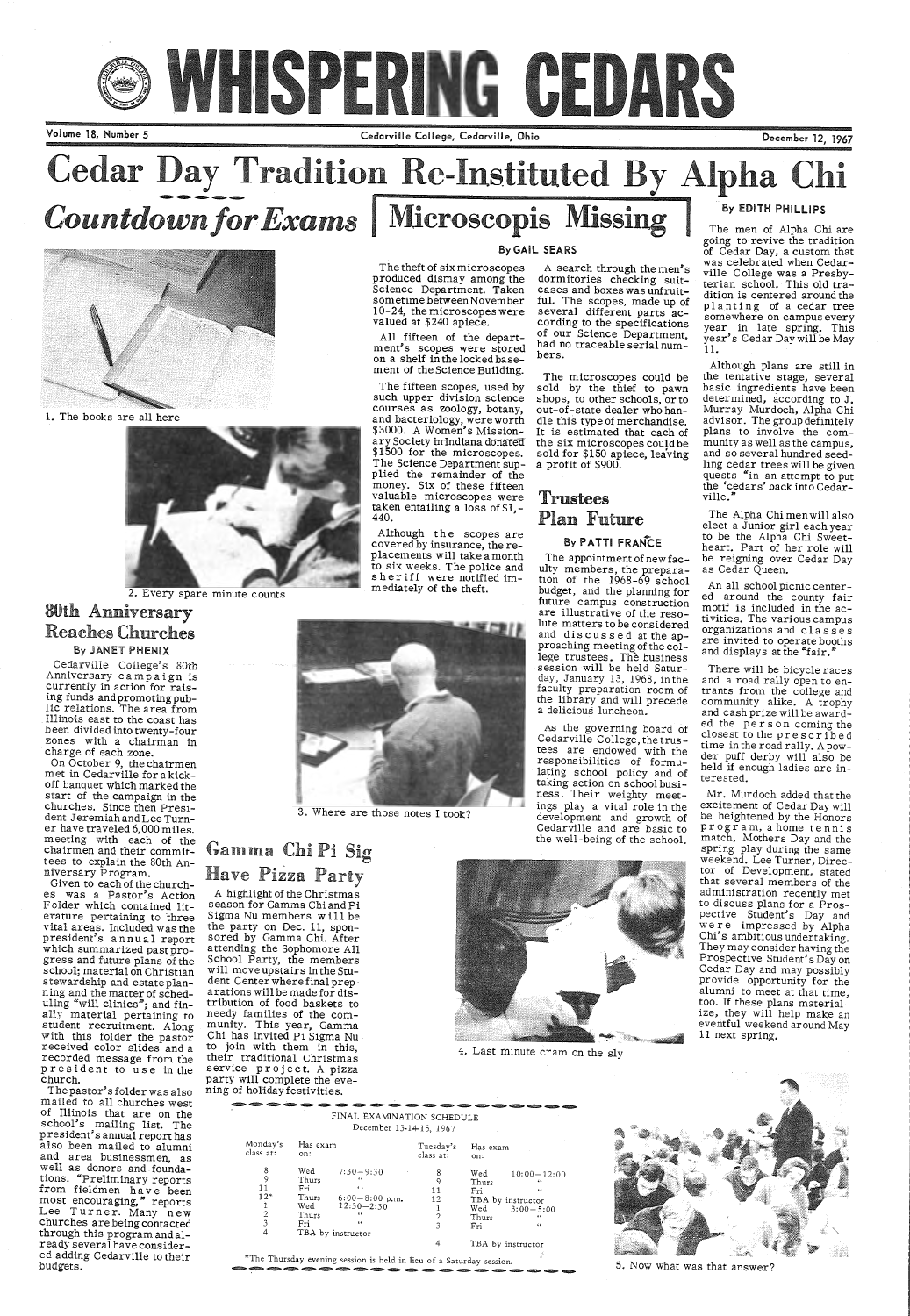Page 2

# Editorial Time To Mend

the beginning of a new year, we all will have a chance to evaluate the accomplishments achieved in the last quarter, and the contribution each of us has made toward t h e betterment of Cedarville. When we cry out against the dearth of academic stimulation,. who is at fault? Is it that teacher who spends all of his time working on a higher degree? Is it the Dean of students whose job is one of administration, not of nurturing campus intellectualism? Is it the fault of the registrar's office for not being more selective in admissions (by the way, if admissions were more stringent, would you be here?). Or is it our fault for not waking up to the fact that intellectualism and academic excellence is a matter of individual motivation?

While Santa Clause was relaxing before his long Christmas Eve journey, out in the<br>yard there arose such a<br>noise; he sprang from his chair to see if 'twas the boys.<br>Seven men with guns burst into his living room.<br>Their leader, a short, fat, bald, yellow man stated, "Get

hands up prease, Mr. Santa Craus. I Darga See Lung. I take your prace and deriver pleasents with bomb to Led<br>house. Brow up plesident."

"You me an the White House?" questioned Santa.

"It be Led House when I take<br>over," answered Darvo. over," answered Daryo.<br>"Take him to hideout."

When Santa Claus entered the hideout, only a few miles from his workshop he no-<br>ticed the fireplace.<br>"Nice fireplace you have here," he stated, laying his finger beside his nose and

What does it matter if our instructor has a B.A. or a Ph.D. if we still insist on overcutting class, and spending evening after evening in the Student Center instead of behind a desk? Who can change the subject of dorm conversations

# *From*

With the close of a quarter and from campus gossip to matters of religious, political, social prominency? The answer is only too obvious.

vanishing up the chimney. He blew his reindeer whis-

"To the White House, Sonnet and Stuip and Pawner and all the rest," he commanded. They arrived on the White House roof in almost no time and Santa thought, "I hope<br>they won't mind my double<br>parking beside the other

sleigh."<br>He slid down the chimney and heard Daryo say, "Melly Chlistmas".

"I hope ya'll brung us some bahbahque sauce," stated<br>President Landon B. Johns-

# CC Gets Vote of Thanks

I wish to take this oppor-<br>tunity on the behalf of the<br>Board of Directors, of Dayto Day- ton Area Red Cross and my-<br>self to express our greatest<br>appreciation for the part that<br>several of your Cedarville<br>-College Students took in help-<br>ing us in the recent civil disturbance at Central State University. Without their help and fine spirit of coop- eration a very difficult task would have been almost impossible.<br>The students helped in preparing almost 10,000 sandwiches and three times that number of cups of coffee. Many Law Officers made personal comments on how well and effective the students were. It certainly spoke<br>well for Cedarville College.<br>At this point again, I wish to<br>thank you very much.

daughter.<br>Daryo sighted Santa and dashed away before he could<br>be captured. Santa grabbed<br>the bomb package and threw<br>it into the president's limousine.

Editor: Sports Editor: Assistant Editor: Circulation Manager: Deborah Bush Mike Woodend Dawn Myers Bev Carlson Dave Haffey, Becky Sharp, Mar-<br>garet Brewer, Don Connelly, Debbie Rouch, Bob Allen, Janet<br>
Phenix, Edith Phillips, Becky<br>
Sharp, Connie O'S he 11, Patti<br>
France, Kathy Spencer, Gail<br>
Sears, Rich Mitchell, Byron<br>
Shearer, T. I. Evans.<br>
Art: Bruce Shephard, Connie Aueritt Features: Features: Steve Leiby, Frank Jenista, Jim<br>
Phipps.<br>
Typists: Joy Kleymeer, Donna Hogan, Bev<br>
Carlson, Karen Buchanan, Barb<br>
Jordan, Judy Winston<br>
Photography: Bill Reed

What is the opinion of Cedar ville College students in re gard to the academic program of the school. This was<br>the object of an opinion poll the object of an opinion poll taken recently when students were asked, "If you could<br>change one thing in the aca-<br>demic program, what would demic program, what would<br>you change?"

We students at Cedarville College have written our own condemnation as we have criticized the academic climate of our campus. We are the campus: and faculty and administration can do only as much as we will allow them to do. We hold a staggering amount of influence in our hands, and if we're not careful we could destroy ourselves.

The representatives of the North Central Accreditation Association will be on campus during the month of January. If he were to have a close look at your overall college career, would he be convinced, from your academic testimony, that Cedarville deserves accreditation? Let's make the weeks of vacation a time of self-analysis and evaluation and return next quarter with a mental outlook which will be a credit to each of us individually, and to our alma mater.

### By DON CONNELLY

tle and his second string team<br>and sleigh arrived on the roof<br>before his former captors could decide what had hap-<br>pened.

of relativity. Unfortunately,<br>it is not quite that easy. For once morality is related to God, what has been said? Little more than was stated initially. While all is ulti-Absolute, there is apparently still an element of ambiguity in morality, as witnessed by disagreement on many sub-jects among those who know God. Take for instance the determining of the rightness<br>or wrongness of something. The Vietnam War (the pros-<br>ecution of which I support<br>reservedly) — we are fight-<br>ing, we say, because of our national interest, to stay the advance of communism, and to aid in establishing a dem- ocratic government in that country. Yes, spout those<br>platitudes. But are we right? Oh, but of course, you reply furiously. It is only humane to protect the helpless from communist atrocities. Perhaps; but who will protect<br>them from us? On any ques-<br>tion, Biblical absolutes excepted, one can argue himself in a circle. Most problems, including moral, have at least two capably defensible sides. Who is to decide which solution is right and proper? God will, you confidently reply while settling comfortably back into your easy chair of unquestioned prejudice s. What happens when two men

As the car exploded into flames, the president sighed, "Well, theah goes mah wah on povahty."

WHISPERING CEDARS

WHISPERING CEDARS is a publication of campus events and student opinion for Cedarville College, pub-<br>lished semimonthly.

Example 11 rest at ease, knowing<br>  $\prod_{\text{1}}$  and  $\prod_{\text{2}}$  that the only purpose of the<br>  $\prod_{\text{2}}$  is tudent Personnel office<br>  $\prod_{\text{2}}$  is tudent Personnel office<br>  $\prod_{\text{2}}$  is the whereabouts of The foreboding aired in the last edit or i al, concerning travel permits was a matter of concern to our Dean of Students. Assurances have been made to me that it has never been, nor never will be the purpose of the travel permit<br>to censor the traveling of the student to and from the cam-<br>pus. Dean McIntosh emphasized that it has been the practice in the past to be, hibit a student from leaving<br>camput unless restricted by parental demand. So now we that the only purpose of the Student Personnel office know of the whereabouts of each student  $-$  which is as it should be.

# la la Filipino<br>|-<br>| Forum

Intrepid pioneers will brave the dangers of slick highanti-Jacket fiends. They will<br>uneasily invade alien gym-<br>nasiums, support the Jackets,<br>do some avid girl-watching<br>and enjoy the long, dark drive<br>back (Free a dvice: sage<br>Philippine philosopher say:<br>"Headlight following may

# *Opinions*

### By BYRON SHEARER

Asking to borrow the refe-<br>ree's seeing-eye dog because he isn't using it may smooth<br>feathers ruffled by a "wrong" call, but it can't help the team. If the ref is unbiased it will lower his opinion of Cedarville sportsmanship. If he has rabbit ears the Jackets may lose the benefit of the doubt on the next ques- tionable infraction.



Let's have an "A" season from the Jackets and the fans.



**GIRISTMAS** 

- Answers were as follows: 1. A man in the Christian
- Education department 2. A widerv a ri etyof ma- jors.
- 3. More interesting and in-<br>formative liberal education and required Bible
- courses. 4. More qualified professors.
- 5. Business course re-<br>quired in Bible majors
- $6.$  A better  $x$ cheduling, so courses are offered<br>more than once a year.
- 7. Less busywork in some classes to make room for more valuable study in major courses.
- 8. A broader mind and at-<br>titude concerning what professors can believe and teach.
- 9. A course in speech cor-<br>rection.
- IO. Accreditation

Though Cedarville is not ac credited the number of students which mentioned it was in the minority. No student mentioned the lack of classroom facilities or the cost of: tuition, which may have been mentioned last year.

c.A

On the relativity of moral- ity. With the exception of the few absolutes revealed in

the Bible, morality is pri- marily a relative matter. The



By STEVE LEIBY

of comparable spiritual at- titude disagree on the mor ality of a situation? What then, dear friend, is morality? It is that which we sim<sup>p</sup>ly feel to be right or wrong, good or bad. We know not whether we are truly right or<br>wrong, again with the exception of Biblical absolutes (of which there are few). In expressing an opinion we ordi-<br>narily say, "I feel I am right." The dilemma facing the con-<br>cerned individual is to decide where he should st and on various issues; certainly not feelings are involved. Moral standards, then, are pri- marily emotionallybased.

Harold F. Rodin

Greene County WE BUILD STATUES OF SNOW AND WEEP TO SEE THEM MELT<br>Disaster Chairman

- WALTER SCOTT

# Dean Answers Editor

### By FRANK JENISTA

Basketball fever is here! find Cedars U. student guilt-<br>ily abandoning their academ-<br>ic pursuits to participate<br>vicariously in the 10-m an<br>battle on the hardwood where each team of gladiators struggles to capture an<br>orange spheroid and throw it thru a bottomless white fishnet.

At the 'ville we have a muchimproved band and cheer-1 ea de rs (Cedarville Rockettes to the less reverent) who can finally split. Our exuberant <sup>s</sup>pi r it and our <sup>p</sup>layers' sportsmanship are assets. What we sometimes lack is fan courtesy.

Hollering during a foul shot or yelling "Cool guy, grease!"' when the Italian hot-dog fouls out creates hard feelings and is a reflection of inconsiderate fans.

Cedarville is known for its basket ball aficionados. Cheer, whistle, support the team and keep the remarks positive. Let those who exhibit poor attitudes know you<br>disapprove - if it's derogatory it's better left unsaid.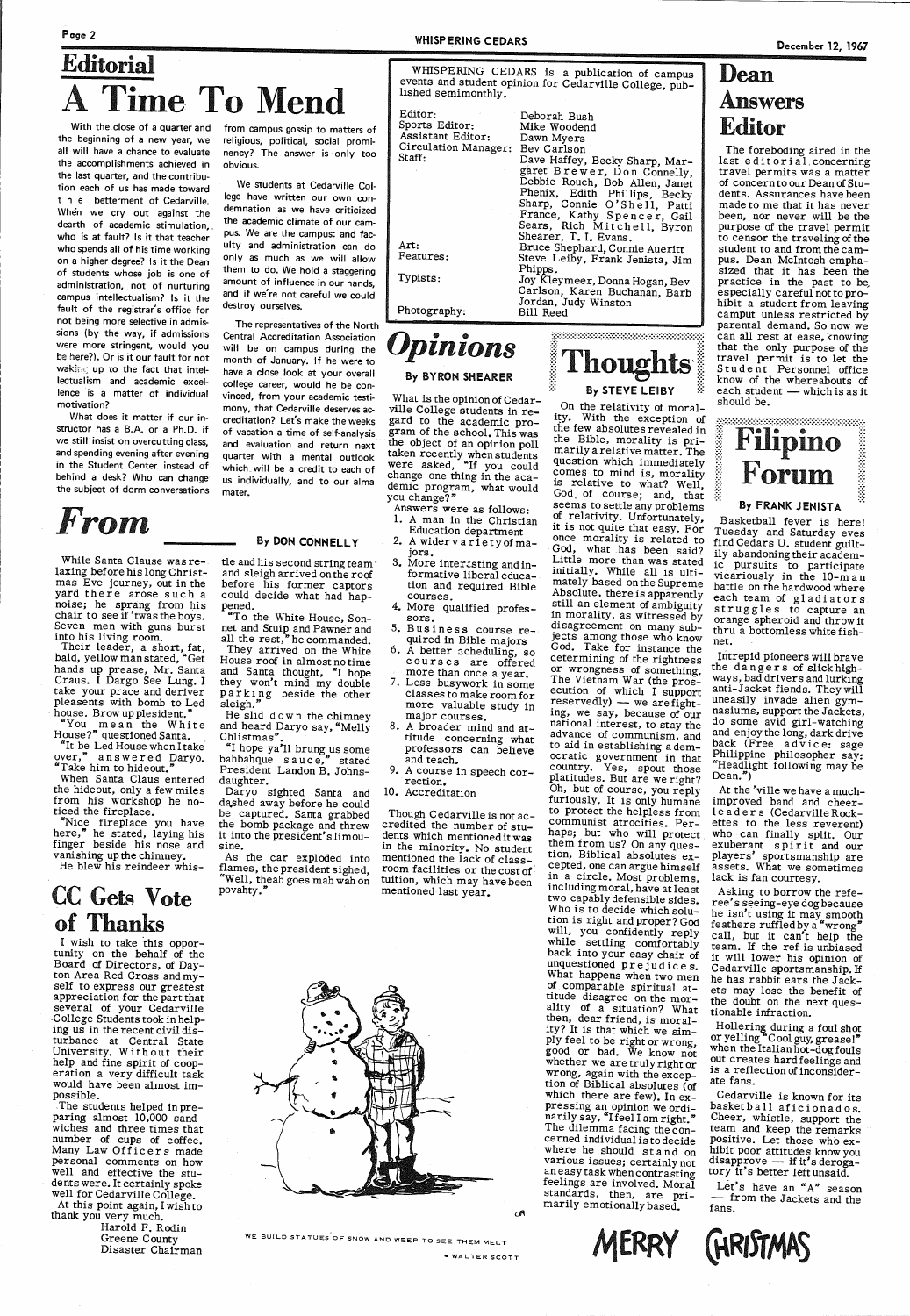ILS

# **e To The Students, Faculty, Staff Of Cedarville College**

from:

Nilson-Bone Florists 68 W. Main Street

Lucille's Beauty and Gift Shop 70 W. Main Street

> The Criterion 111 E. Main Street

George Gordon's Sunoco N. Main Street

The guys from Upper Patty wish you a Merry Christmas ... what More Could You Ask For Instance . . . . February 23?

Roger's Jewelers 37 E. Main Street

Sol's Store Men's Clothing and Shoes 29 E. Main

1-T Pizza 130 E. Main Street

*Holiday* Greetings from the Whispering Cedars Staff

Pi Sigma Nu

C. C. Student Council *Wishes all the* Season's Best!

Chic's Barber Shop 52 S. Main Street

Kappa Delta Chi *Sends* Season's *Cheer!* 

Modern Shoe Repair Shop 53 W. Main Street, M. D. Alromowitz

Best Wishes from . . . Varsity "C"

Sock 'N' Buskin Wish You a Naturally Merry Christmas, and A Most Eventful New Year!

### The Alpha Chi Santa Claus *Wishes a Merry Christmas to All!*

The Virgin Birth of God's Holy Son! The Swordbearers: "He that Goeth Forth and Weepeth, Bearing Precious Seed, Shall Doubtless Come again with Rejoicing . . . "

WCDR Joins with Others in Wishing God's Blessings Upon You

At the Commemoration of Christ's Birth!

May the Joy and Happiness of Christmas Be Yours Throughout the Year! -- Mrs. Miriam Maddox

Best Wishes and Goodbye from the Senior Class!

> The Camera Shop 34 W. Main Street

Band Box Music Center Phone 372-3311 Xenia

> Gamma Chi *Sends the Season's Best!*

Mrs. Maddox

## Season's Greetings

from the Future Business Associates

The Students of Cedarville will be reaping benefits from both S.B.P. and the Student Missionary Project this year. The Student Body.

The MIRACLE Staff Wishes A Blessed Holiday to the Student Body, Faculty and Staff on this Day of Miracles,

*The Conservative Club Wishes You And Your's* the *Season's Best!* 

*May the Music* of *Christmas Ring Clear* in Your *Hearts!*  -- *Modern Music Masters*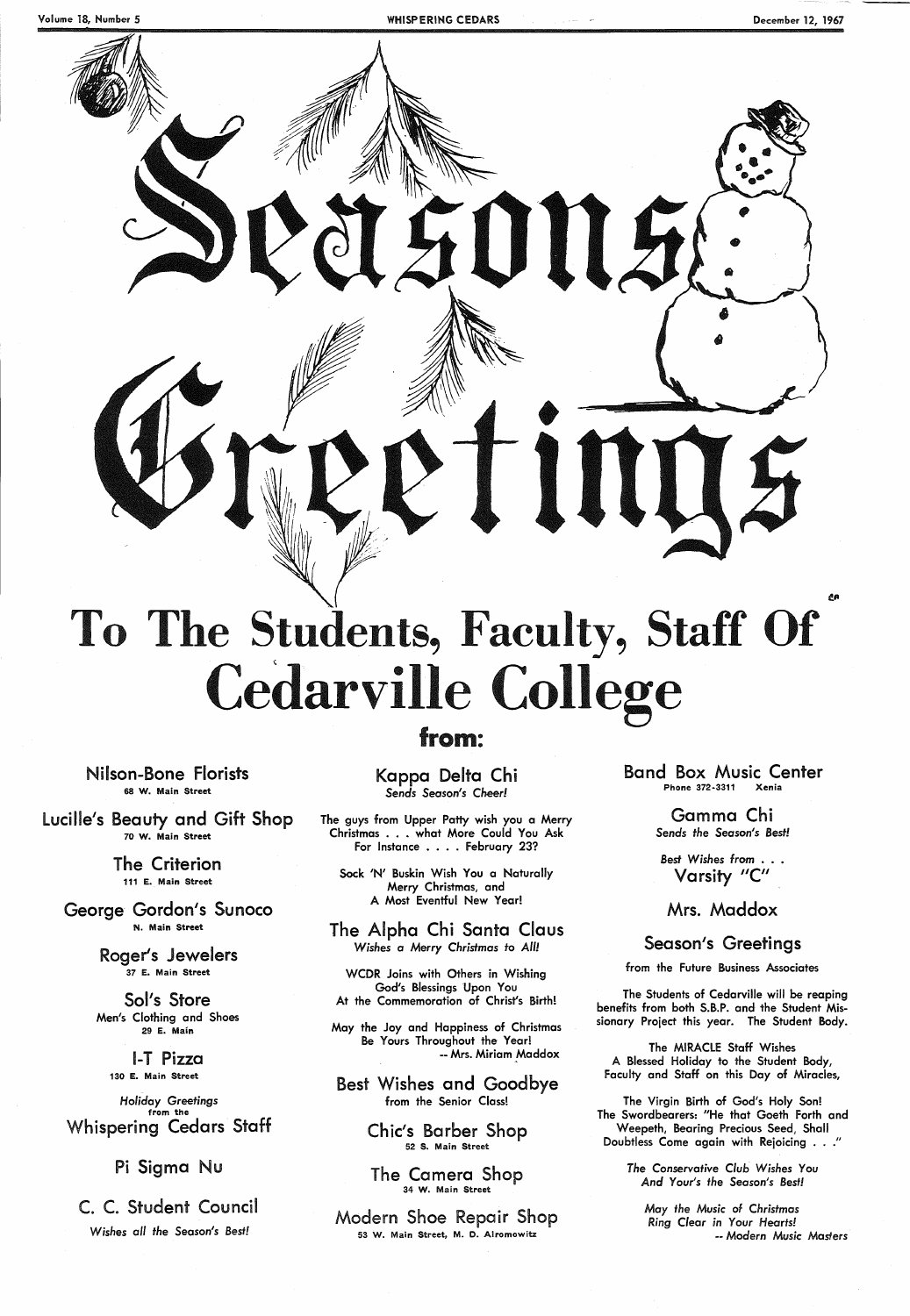# **Pi Sig Hosts Festivities** Christian Ed

# **Opportunities** For Men

the one are a formed that Electrical Education in<br>the concepts of Action Club is designed to<br>the oncepts a Action Club is designed to<br>the oncepts of Action Club is designed to<br>the concept serve anyone interested in<br>the co

By CONNIE O'SHELL

By BECKY SHARP

"If it's worth doing, it's worth doing well." This modern axiom parallels the an-<br>cient Greek ideal of perfectionism. As the Greeks felt they must seek perfection in all things, so Pi Sigma Nuis<br>striving for excellence as a Greek society. Thus with the idea of excellence in mind. it is producing a parody of Dickens' "A Christmas Car-

Sophs Greet Santa

### By PAT FRANCE

The "Santa Sing-In" is open<br>to the entire student body. For the price of a candy cane (25 $\acute{c}$ ) one can enter a winter wonderland of fun and fine entertainment that is guar- anteed to send you away with an infectious case of Christmas spirit and holiday cheer. A bright program featuring

Santa Claus is coming to town. The jolly ole chap will arrive on campus December 11 from his North Pole headquarters, complete with fam- ily and reindeer. Santa will be making the scene as the esteemed host of the Sophomore Class Christmas pro-<br>gram and party to be held in the gymnasium at  $7:00$  on that magical evening.

## **BRAUN'S** JEWELERS

22 North Detroit Xenia, Ohio Member American Gem Society

ber 8th. The plot is being re-<br>written by the society mem-<br>bers who w i 11 also be the actors in the presentation.<br>To top off the evening's entertainment, Pi Sigma Nu<br>will present the concepts of Christmas drawn from the countries represented by Cedarville students. The na-<br>tions to be represented are the Virgin Islands, Africa, India and Brazil.

That tempt and taunt and terrify -

gay songs of the season, tide skits will be presented<br>by talented members of the Sophomore class. The spark- ling evening will be climaxed with the singing of favorite traditional carols.



both beauty and value are affected. However, if there are only a few tiny flaws, and it takes 10-power mag-<br>nification to see them, it lowers the price—but it does not affect the beauty or That frees the heart and<br>mind;<br>That promises serenity That promises serenity and rest;

## *Prayer*

<sup>I</sup>come to seek solemnity. I flee my broken heart; The love I've lost; my loneliness.

I'm weary of the world, And tired of working with no rest.

I'm tired of feeling grief and pain -

I'm tired of war and misery and death.

Following the traditions of the past, Kappa Delta Chi members are working on their own "Grecian urns"' in the form of ceramic bowls, candle holders and plates, with the assistance of Mrs.

Frye.<br>If it's true that "great minds think alike" then Kappa Delta and Gamma Chi must have great minds, for both groups went to pancake houses for

breakfast on November 18.<br>Gamma Chi and Pi Sigma Nu will be meeting together for a<br>Christmas Pizza party on<br>December 11. Canned goods

I must elude the faces of humanity

That try to crucify with gross mirages

Filled with lust and greed and jealousy.

I must escape the burden of depression,

Guilt and fear which know a place

In heart and mind.

I must pursue the death of my conceits;

My hatred, fear and anger, bitterness and wrath.

Two faculty members, Mr. William Riter, instructor of<br>Business Administration, and Miss Ardith Martin, instructor of piano, will be married Saturday, the six teenth of December at Valley Chapel Community Church in Fairfield, Ohio.

<sup>I</sup>must entomb my pride and evil malice.

will be brought for Christmas baskets to be given :to area families.

Anew I must discover peace

That calls "Come unto me."

I desperately grasp a<br>vision of the pure. I find my rest in honor, honesty and grace. I bow my head to claim solemnity.

> CAMERA SHOP 34 WMAIN ST.

**NILSON-BONE FLORISTS** 



## *Ardith Martin* & *'Bill' Riter Wed*

durability of the diamond. Obviously, with such delicate factors of judgement, you<br>need the knowledgeable and<br>conscientious help of a fine<br>jeweler. As members of the<br>American Gem Society, we are able to offer this training and assurance to you.<br>Stop in soon to see our fine<br>diamond collection and learn<br>more about the proper grad-<br>ing of gems.<br>MEMBER AMERICAN GEM SOCIETY (AFS)



Thanks go to Alpha Chi for the excellent Thanksgiving banquet which was enjoyed by all. Other societies will its quality for future banquets.







766-1941

:\_

! '. I